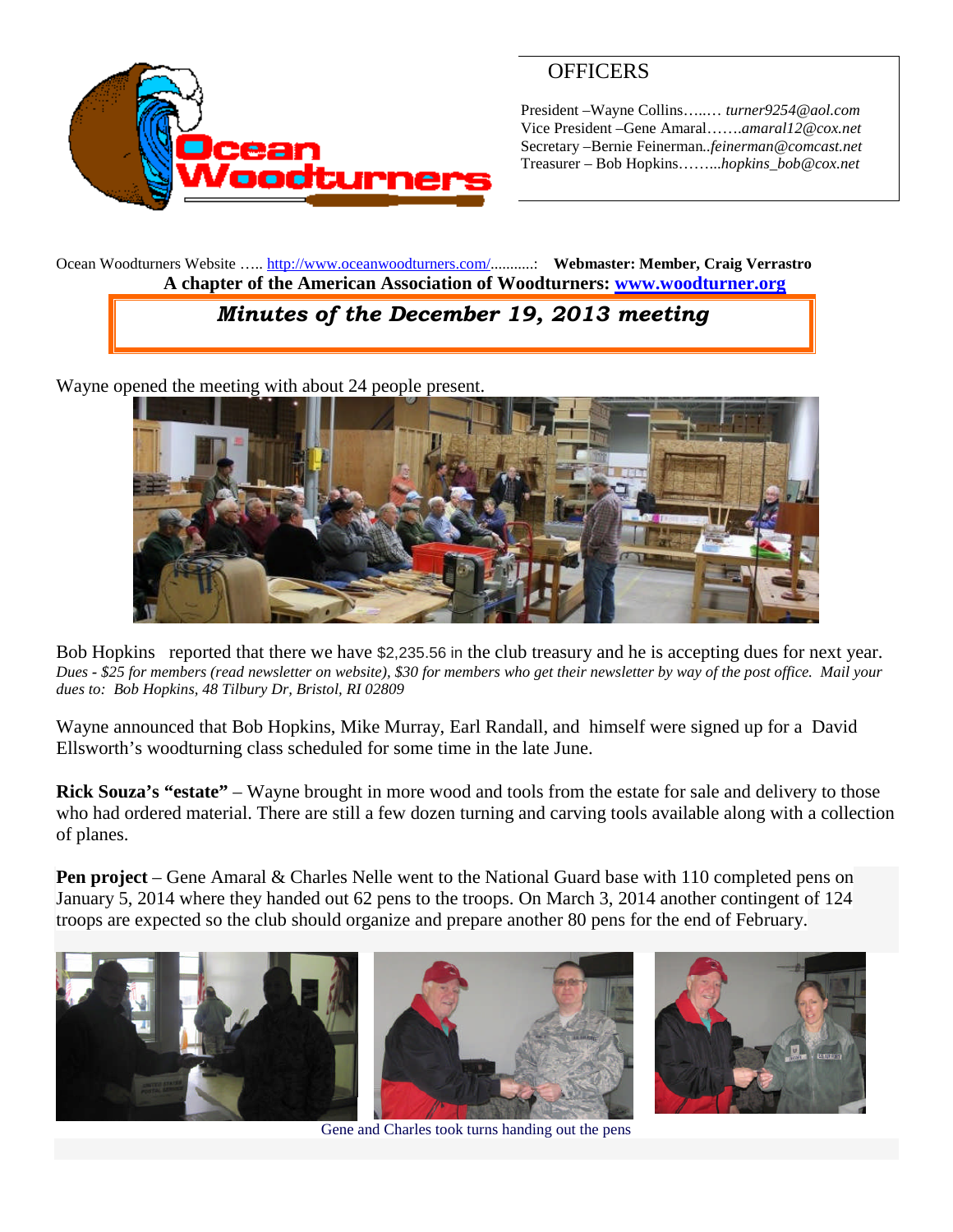**Elections** – The current officers were reelected again since no one else wanted to volunteer.

**AAW grant** - It was decided that the AAW grant request for monies for video equipment will be submitted.

**Hands-on** – Angelo asked that the organize a hands-on session on the Saturday following the January meeting at Keeseh Studios assuming that there is no conflict with other activities scheduled at the studio. Asher was going to have Sarah check the schedule and let the club know.





Craig made this lamp of Oak and Mahogany.

Tony Scuncio's wife found these candlesticks of Oak and Mahogany

Angelo Iafrate brought in ornaments, made from Cherry burl, Madrone burl, and a glass globe filled with shavings

*Craig drilled the hole for the wire using a 12" long, 3/8" wide auger bit mounted in a Jacobs chuck in his lathe tail stock*.



Chuck Petitibon – an 11  $\frac{1}{2}$  in. Walnut platter made as a Christmas gift for his daughter. The bangle is also Walnut, the inside is 3", the bands were made of 1/8" Birch plywood.



Gene made this Holly goblet with a captured ring